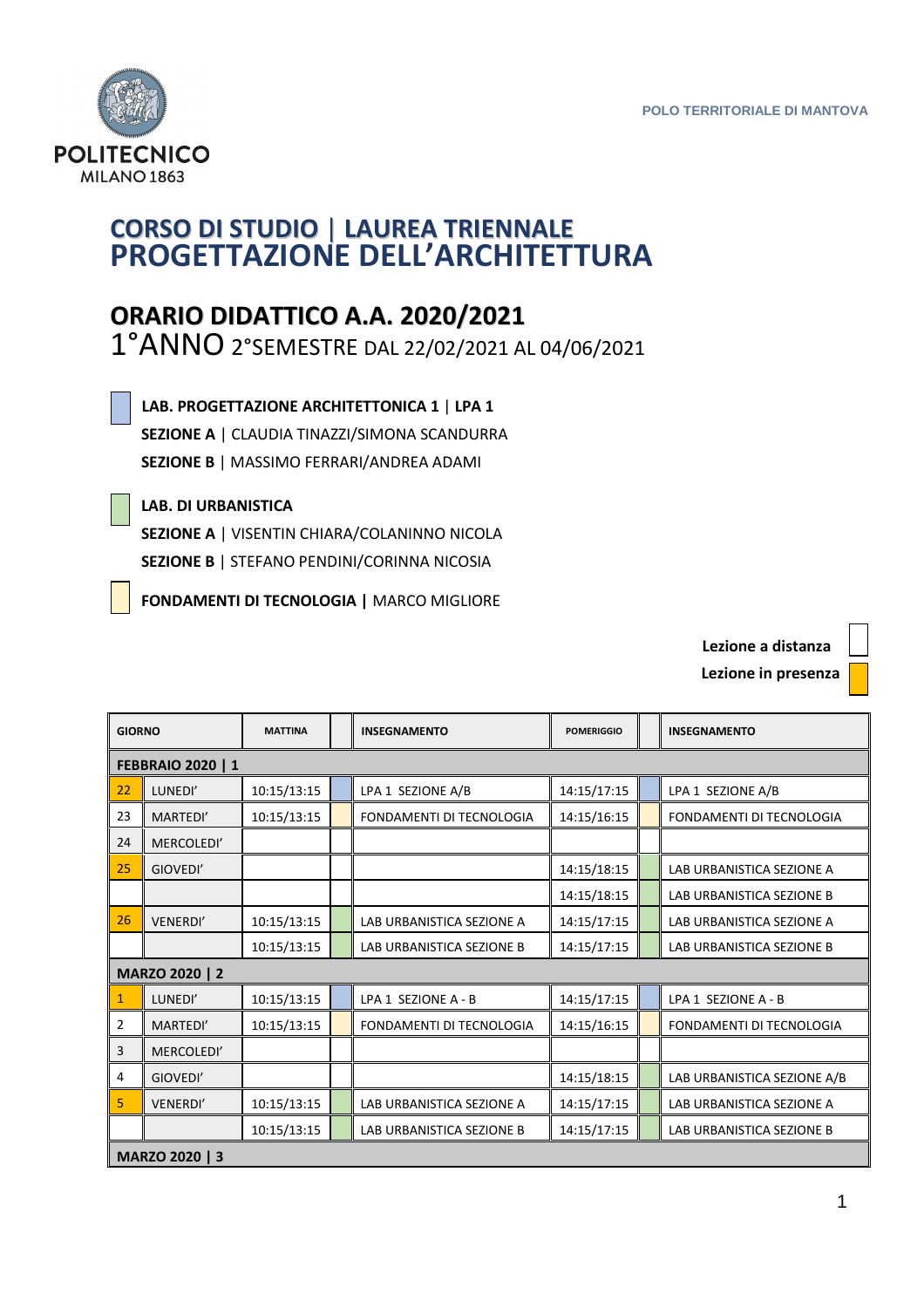| 8                       | LUNEDI'                | 10:15/13:15 |  | LPA 1 SEZIONE A/B           | 14:15/17:15 |  | LPA 1 SEZIONE A/B           |  |
|-------------------------|------------------------|-------------|--|-----------------------------|-------------|--|-----------------------------|--|
| $\boldsymbol{9}$        | MARTEDI'               | 10:15/13:15 |  | FONDAMENTI DI TECNOLOGIA    | 14:15/16:15 |  | FONDAMENTI DI TECNOLOGIA    |  |
| 10                      | MERCOLEDI'             |             |  | <b>LAUREA TRIENNALE</b>     |             |  | <b>LAUREA TRIENNALE</b>     |  |
| 11                      | GIOVEDI'               |             |  |                             | 14:15/18:15 |  | LAB URBANISTICA SEZIONE A   |  |
|                         |                        |             |  |                             | 14:15/18:15 |  | LAB URBANISTICA SEZIONE B   |  |
| 12                      | VENERDI'               | 10:15/13:15 |  | LAB URBANISTICA SEZIONE A   | 14:15/17:15 |  | LAB URBANISTICA SEZIONE A   |  |
|                         |                        | 10:15/13:15 |  | LAB URBANISTICA SEZIONE B   | 14:15/17:15 |  | LAB URBANISTICA SEZIONE B   |  |
|                         | MARZO 2020   4         |             |  |                             |             |  |                             |  |
| 15                      | LUNEDI'                | 10:15/13:15 |  | LPA 1 SEZIONE A/B           | 14:15/17:15 |  | LPA 1 SEZIONE A/B           |  |
| 16                      | MARTEDI'               | 10:15/13:15 |  | FONDAMENTI DI TECNOLOGIA    | 14:15/16:15 |  | FONDAMENTI DI TECNOLOGIA    |  |
| 17                      | MERCOLEDI'             |             |  |                             |             |  |                             |  |
| 18                      | GIOVEDI'               |             |  |                             | 14:15/18:15 |  | LAB URBANISTICA SEZIONE A/B |  |
| 19                      | VENERDI'               | 10:15/13:15 |  | LAB URBANISTICA SEZIONE A/B | 14:15/17:15 |  | LAB URBANISTICA SEZIONE A/B |  |
|                         | MARZO 2020   5         |             |  |                             |             |  |                             |  |
| 22                      | LUNEDI'                | 10:15/13:15 |  | LPA 1 SEZIONE A/B           | 14:15/17:15 |  | LPA 1 SEZIONE A/B           |  |
| 23                      | MARTEDI'               | 10:15/13:15 |  | FONDAMENTI DI TECNOLOGIA    | 14:15/16:15 |  | FONDAMENTI DI TECNOLOGIA    |  |
| 24                      | MERCOLEDI'             |             |  |                             |             |  |                             |  |
| 25                      | GIOVEDI'               |             |  |                             | 14:15/18:15 |  | LAB URBANISTICA SEZIONE A/B |  |
| 26                      | VENERDI'               | 10:15/13:15 |  | LAB URBANISTICA SEZIONE A/B | 14:15/17:15 |  | LAB URBANISTICA SEZIONE A/B |  |
|                         | MARZO 2020   6         |             |  |                             |             |  |                             |  |
| 29                      | LUNEDI'                | 10:15/13:15 |  | LPA 1 SEZIONE A/B           | 14:15/17:15 |  | LPA 1 SEZIONE A/B           |  |
| 30                      | MARTEDI'               | 10:15/13:15 |  | FONDAMENTI DI TECNOLOGIA    | 14:15/16:15 |  | FONDAMENTI DI TECNOLOGIA    |  |
| 31                      | MERCOLEDI'             |             |  |                             |             |  |                             |  |
|                         | <b>APRILE 2020</b>     |             |  |                             |             |  |                             |  |
| 1                       | GIOVEDI'               |             |  |                             | 14:15/18:15 |  | LAB URBANISTICA SEZIONE A/B |  |
| $\overline{\mathbf{2}}$ | <b>VENERDI'</b>        |             |  |                             |             |  |                             |  |
|                         | <b>APRILE 2020   7</b> |             |  |                             |             |  |                             |  |
| 5                       | LUNEDI'                |             |  |                             |             |  |                             |  |
| 6                       | <b>MARTEDI'</b>        |             |  |                             |             |  |                             |  |
| $\overline{7}$          | MERCOLEDI'             |             |  |                             |             |  |                             |  |
| $\bf 8$                 | GIOVEDI'               |             |  |                             | 14:15/18:15 |  | LAB URBANISTICA SEZIONE A/B |  |
| 9                       | VENERDI'               | 10:15/13:15 |  | LAB URBANISTICA SEZIONE A/B | 14:15/17:15 |  | LAB URBANISTICA SEZIONE A/B |  |
| <b>APRILE 2020   8</b>  |                        |             |  |                             |             |  |                             |  |
| 12                      | LUNEDI'                | 10:15/13:15 |  | LPA 1 SEZIONE A/B           | 14:15/17:15 |  | LPA 1 SEZIONE A/B           |  |
| 13                      | MARTEDI'               | 10:15/13:15 |  | FONDAMENTI DI TECNOLOGIA    | 14:15/16:15 |  | FONDAMENTI DI TECNOLOGIA    |  |
| 14                      | MERCOLEDI'             |             |  |                             |             |  |                             |  |
| 15                      | GIOVEDI'               |             |  |                             | 14:15/18:15 |  | LAB URBANISTICA SEZIONE A/B |  |
| 16                      | VENERDI'               | 10:15/13:15 |  | LAB URBANISTICA SEZIONE A/B | 14:15/17:15 |  | LAB URBANISTICA SEZIONE A/B |  |
| <b>APRILE 2020   9</b>  |                        |             |  |                             |             |  |                             |  |
| 19                      | LUNEDI'                | 10:15/13:15 |  | LPA 1 SEZIONE A/B           | 14:15/17:15 |  | LPA 1 SEZIONE A/B           |  |
| 20                      | MARTEDI'               | 10:15/13:15 |  | FONDAMENTI DI TECNOLOGIA    | 14:15/16:15 |  | FONDAMENTI DI TECNOLOGIA    |  |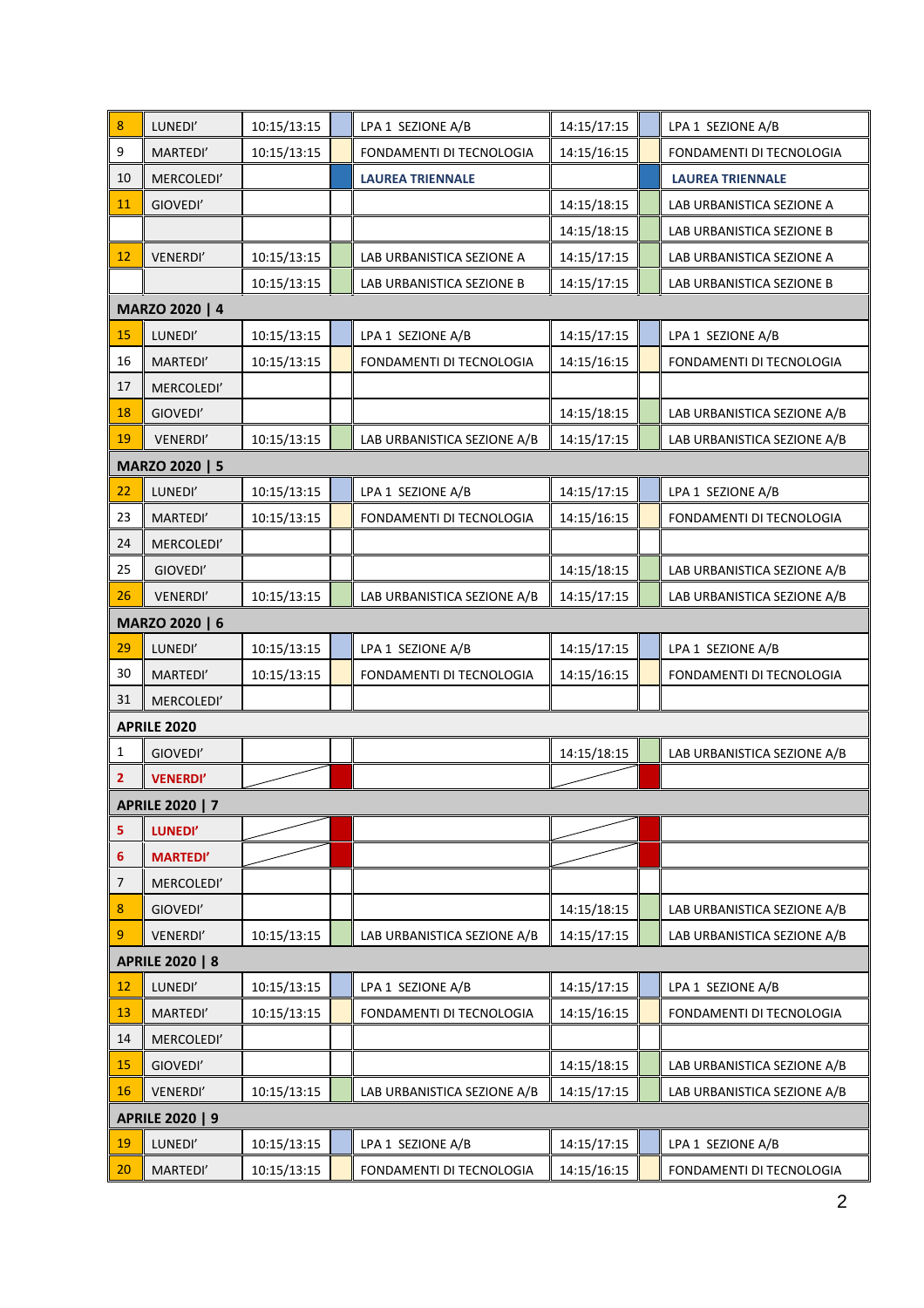| 21             | MERCOLEDI'                                                        |             |  |                             |             |  |                             |  |
|----------------|-------------------------------------------------------------------|-------------|--|-----------------------------|-------------|--|-----------------------------|--|
| 22             | GIOVEDI'                                                          |             |  |                             | 14:15/18:15 |  | LAB URBANISTICA SEZIONE A/B |  |
| 23             | VENERDI'                                                          | 10:15/13:15 |  | LAB URBANISTICA SEZIONE A/B | 14:15/17:15 |  | LAB URBANISTICA SEZIONE A/B |  |
|                | <b>APRILE 2020   10</b>                                           |             |  |                             |             |  |                             |  |
| 26             | LUNEDI'                                                           | 10:15/13:15 |  | LPA 1 SEZIONE A/B           | 14:15/17:15 |  | LPA 1 SEZIONE A/B           |  |
| 27             | <b>MARTEDI'</b>                                                   |             |  | <b>LAUREA MAGISTRALE</b>    |             |  | <b>LAUREA MAGISTRALE</b>    |  |
| 28             | MERCOLEDI'                                                        |             |  |                             |             |  |                             |  |
| 29             | GIOVEDI'                                                          |             |  |                             | 14:15/18:15 |  | LAB URBANISTICA SEZIONE A/B |  |
| 30             | VENERDI'                                                          | 10:15/13:15 |  | LAB URBANISTICA SEZIONE A/B | 14:15/17:15 |  | LAB URBANISTICA SEZIONE A/B |  |
|                | MAGGIO 2020   11                                                  |             |  |                             |             |  |                             |  |
| 3              | LUNEDI'                                                           | 10:15/13:15 |  | LPA 1 SEZIONE A/B           | 14:15/17:15 |  | LPA 1 SEZIONE A/B           |  |
| $\overline{4}$ | MARTEDI'                                                          | 10:15/13:15 |  | FONDAMENTI DI TECNOLOGIA    | 14:15/16:15 |  | FONDAMENTI DI TECNOLOGIA    |  |
| 5              | MERCOLEDI'                                                        |             |  |                             |             |  |                             |  |
| 6              | GIOVEDI'                                                          |             |  |                             | 14:15/18:15 |  | LAB URBANISTICA SEZIONE A/B |  |
| 7              | <b>VENERDI'</b>                                                   | 10:15/13:15 |  | LAB URBANISTICA SEZIONE A/B | 14:15/17:15 |  | LAB URBANISTICA SEZIONE A/B |  |
|                | MAGGIO 2020   12                                                  |             |  |                             |             |  |                             |  |
| 10             | LUNEDI'                                                           | 10:15/13:15 |  | LPA 1 SEZIONE A/B           | 14:15/17:15 |  | LPA 1 SEZIONE A/B           |  |
| 11             | MARTEDI'                                                          | 10:15/13:15 |  | FONDAMENTI DI TECNOLOGIA    | 14:15/16:15 |  | FONDAMENTI DI TECNOLOGIA    |  |
| 12             | MERCOLEDI'                                                        |             |  |                             |             |  |                             |  |
| 13             | GIOVEDI'                                                          |             |  |                             | 14:15/18:15 |  | LAB URBANISTICA SEZIONE A/B |  |
| 14             | VENERDI'                                                          | 10:15/13:15 |  | LAB URBANISTICA SEZIONE A/B | 14:15/17:15 |  | LAB URBANISTICA SEZIONE A/B |  |
|                | MAGGIO 2020   13                                                  |             |  |                             |             |  |                             |  |
| 17             | LUNEDI'                                                           | 10:15/13:15 |  | LPA 1 SEZIONE A/B           | 14:15/17:15 |  | LPA 1 SEZIONE A/B           |  |
| 18             | MARTEDI'                                                          | 10:15/13:15 |  | FONDAMENTI DI TECNOLOGIA    | 14:15/16:15 |  | FONDAMENTI DI TECNOLOGIA    |  |
| 19             | MERCOLEDI'                                                        |             |  |                             |             |  |                             |  |
| 20             | GIOVEDI'                                                          |             |  |                             | 14:15/18:15 |  | LAB URBANISTICA SEZIONE A/B |  |
| 21             | VENERDI'                                                          | 10:15/13:15 |  | LAB URBANISTICA SEZIONE A/B | 14:15/17:15 |  | LAB URBANISTICA SEZIONE A/B |  |
|                | MAGGIO 2020   14                                                  |             |  |                             |             |  |                             |  |
| 24             | LUNEDI'                                                           | 10:15/13:15 |  | LPA 1 SEZIONE A/B           | 14:15/17:15 |  | LPA 1 SEZIONE A/B           |  |
| 25             | MARTEDI'                                                          | 10:15/13:15 |  | FONDAMENTI DI TECNOLOGIA    | 14:15/16:15 |  | FONDAMENTI DI TECNOLOGIA    |  |
| 26             | MERCOLEDI'                                                        |             |  |                             |             |  |                             |  |
| 27             | GIOVEDI'                                                          |             |  |                             | 14:15/18:15 |  | LAB URBANISTICA SEZIONE A/B |  |
| 28             | VENERDI'                                                          | 10:15/13:15 |  | LAB URBANISTICA SEZIONE A/B | 14:15/17:15 |  | LAB URBANISTICA SEZIONE A/B |  |
|                | MAGGIO 2020   15                                                  |             |  |                             |             |  |                             |  |
| 31             | LUNEDI'                                                           | 10:15/13:15 |  | LPA 1 SEZIONE A/B           | 14:15/17:15 |  | LPA 1 SEZIONE A/B           |  |
|                | <b>GIUGNO 2020</b>                                                |             |  |                             |             |  |                             |  |
| 1              | MARTEDI'                                                          | 10:15/13:15 |  | FONDAMENTI DI TECNOLOGIA    | 14:15/16:15 |  | FONDAMENTI DI TECNOLOGIA    |  |
| $\mathbf{2}$   | <b>MERCOLEDI'</b>                                                 |             |  |                             |             |  |                             |  |
| 3              | GIOVEDI'                                                          |             |  |                             | 14:15/18:15 |  | LAB URBANISTICA SEZIONE A/B |  |
| 4              | VENERDI'                                                          | 10:15/13:15 |  | LAB URBANISTICA SEZIONE A/B | 14:15/17:15 |  | LAB URBANISTICA SEZIONE A/B |  |
|                | SETTIMANA DI SOSPENSIONE DELLA DIDATTICA dal 07/06/21 al 09/06/21 |             |  |                             |             |  |                             |  |